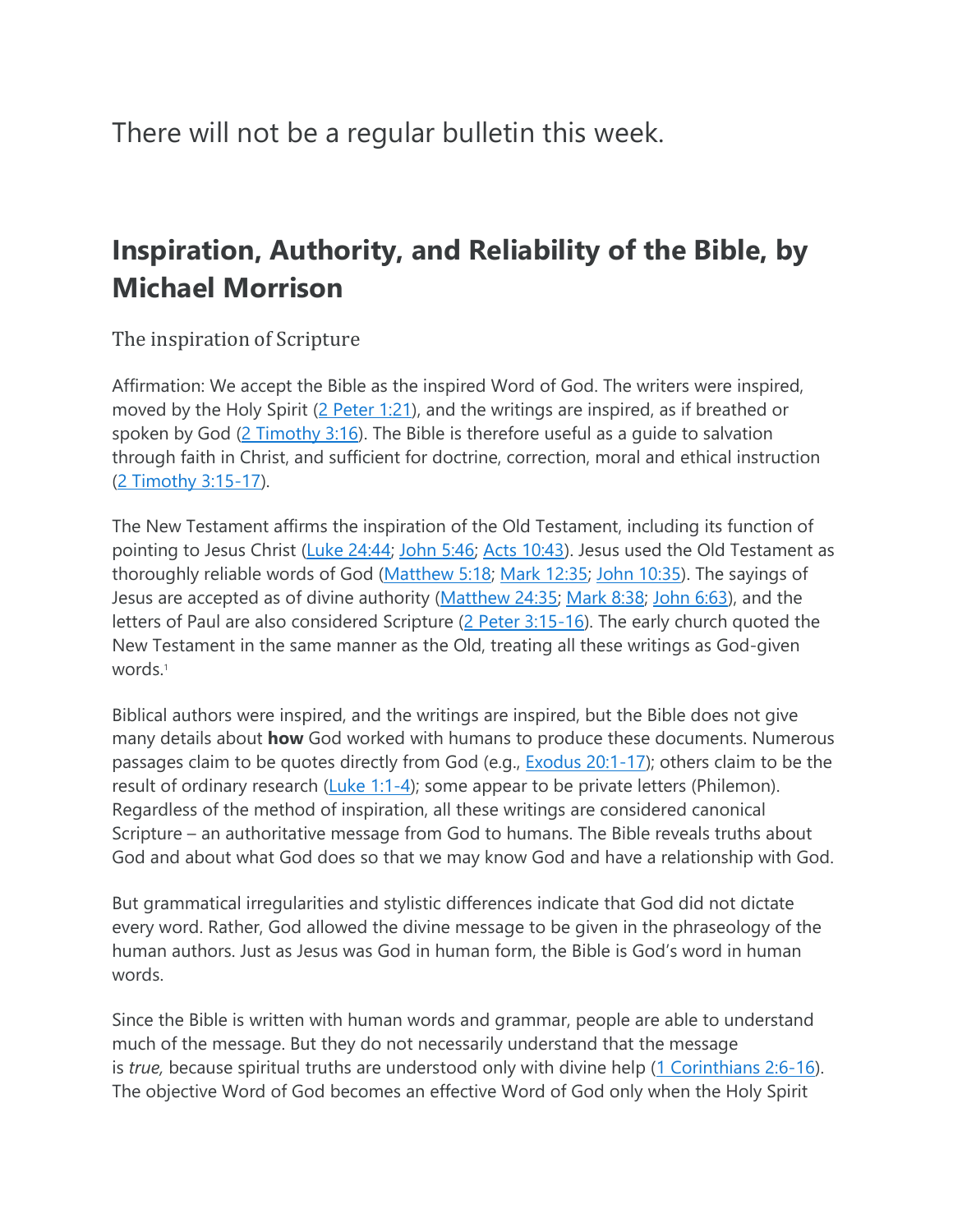enables a person to understand spiritual truths contained in it.<sup>2</sup> The effectiveness is not in the grammatical details – it is in the message being conveyed and the God-given willingness to submit to it.

Further details concerning the reliability of Scripture will be discussed below.

## The authority of Scripture

Affirmation: God has all authority, and we accept the Bible as the primary authority by which God communicates to us what God wants us to believe and to do. The New Testament clarifies and sometimes supersedes the Old Testament guidance on faith and life.<sup>3</sup> The primary purpose of the Bible is its message about salvation, and that is its primary sphere of authority. It is a sufficient guide that tells us how we are given eternal life with God and how we should respond. Those who believe the biblical revelation about God's grace and Jesus Christ enjoy the salvation he has given; unbelievers do not [\(John 3:18;](http://biblia.com/bible/niv/John%203.18) [14:6;](http://biblia.com/bible/niv/John%2014.6) [Acts 4:12;](http://biblia.com/bible/niv/Acts%204.12) 1 John [5:11-12\)](http://biblia.com/bible/niv/1%20John%205.11-12). This message of salvation is essential.

The Bible gives commands and principles regarding the way we ought to live. Faith in Christ as Lord and Savior transforms our lives and minds, with the result that our lives are brought progressively into greater submission to the will of God. Biblical instructions give us authoritative guidance on the will of God concerning how we should live and think and interact with one another.

The Bible is an authoritative revelation of truths about God, and we want to worship our Creator with as much understanding as possible. Moreover, we want to obey God's commands, not only to honor God but also because we believe that our all-wise and perfectly loving Creator has given us the best possible commands and guidance for life. Therefore, we want to understand the written message of God as best we can. But this is not always easy.

Humans are limited beings, and our minds are corrupted by sin, so even at our best we know only in part [\(1 Corinthians 13:12\)](http://biblia.com/bible/niv/1%20Cor%2013.12). Thus we find that the authority of God in the Bible is not only mediated by human language but also by our ability to understand its truths. Our understanding is fallible, and the Bible is the standard by which our misunderstandings are corrected. God is able to give us sufficient understanding of biblical truths for us to have a saving relationship with God.<sup>4</sup>

Biblical interpretation is complicated by the fact that the Bible is written in many literary styles. Some passages are didactic, prescriptive, and concrete; others are narrative, imaginative and poetic. To communicate one spiritual truth, figures of speech may be used that may obscure other equally important truths revealed in other passages. Some commands are historically conditioned and others are timeless. To help us understand and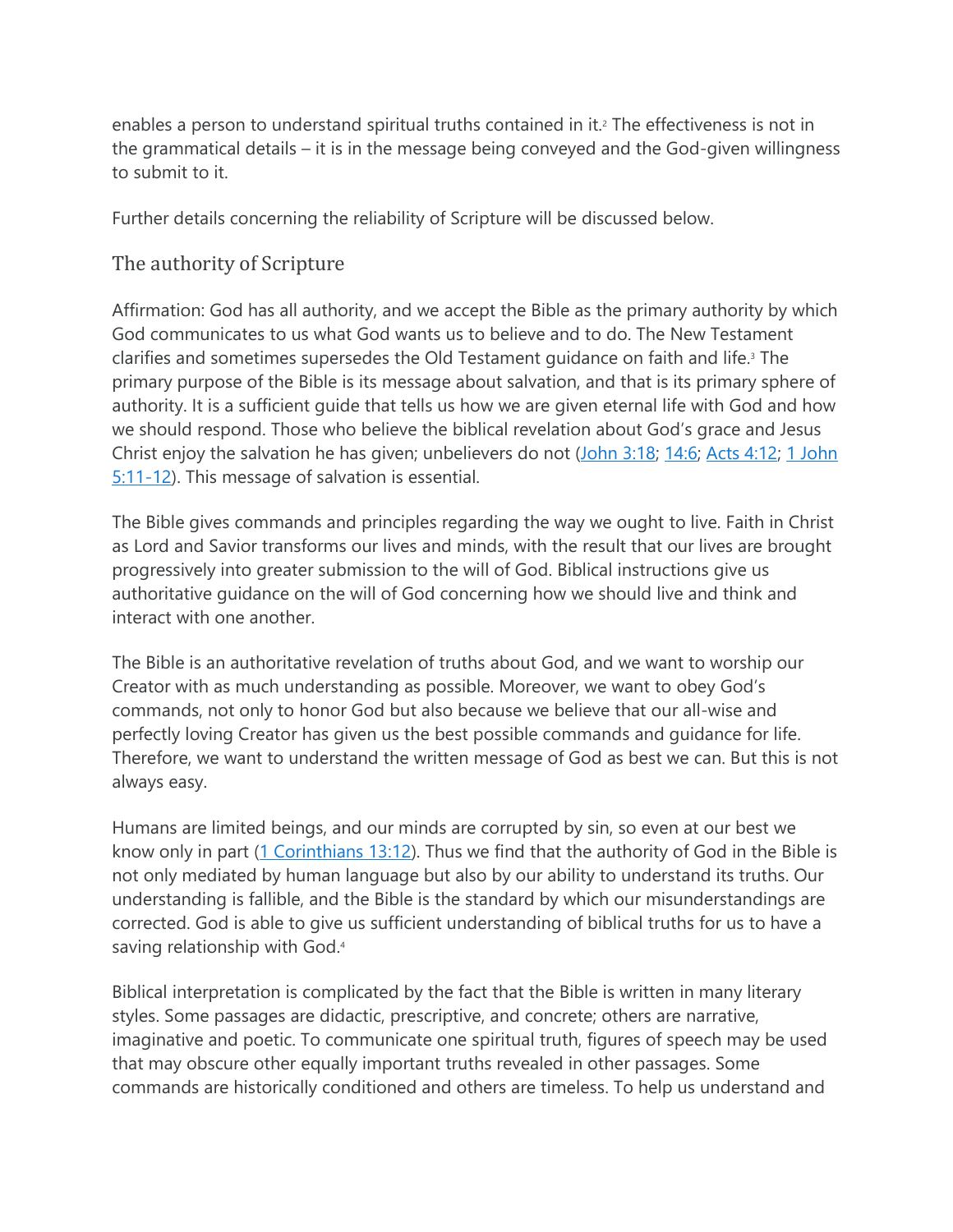submit to the authority of biblical principles, we humbly seek the guidance of the Author and study the Scriptures. We use reason to understand each biblical passage and point, and to discern what teachings are normative for us today.

Our ability to understand and to reason is shaped in part by our personal experiences and the traditions that have shaped our presuppositions. Reason, tradition, and experience should be subservient to Scripture; they should not contradict biblical authority. Nevertheless, because of different traditions and experiences, equally sincere people come to different conclusions about what the Bible teaches. Therefore we confidently teach our understanding of the Bible and simultaneously respect those who submit to biblical authority in different ways.

## The reliability of Scripture

Affirmation: The Scriptures are a trustworthy guide for our relationships with God and with other humans. They give truth about faith, worship, salvation, morals and ethics  $(2$  Timothy  $3:15-16$ ). But biblical commands cannot be applied simplistically, because some are superseded and some apply only in limited situations. We seek the illumination of the Holy Spirit and ask God to guide our reasoning and our use of tradition and experience so we might understand how to apply biblical principles.

The further we go from the stated purposes of the Bible, the less the Bible says about the subject and the less likely we are to have a complete statement about the subject. Statements about history and science are of special interest.

Historians find the Bible to be an accurate record of many ancient events, more reliable than other ancient writings. But its standard of accuracy is not as precise as the expectations of modern science and history, as can be discerned from parallel accounts in Scripture. The same event can be attributed to Satan or to God [\(2 Samuel 24:1;](http://biblia.com/bible/niv/2%20Sam%2024.1) [1 Chronicles 21:1\)](http://biblia.com/bible/niv/1%20Chron%2021.1), to Jesus in vision or to Ananias [\(Acts 22:14-15;](http://biblia.com/bible/niv/Acts%2022.14-15) [26:16-18](http://biblia.com/bible/niv/Acts%2026.16-18)). Paul's companions stood and heard, but they also fell down and did not hear [\(Acts 9:7;](http://biblia.com/bible/niv/Acts%209.7) [22:7,](http://biblia.com/bible/niv/Acts%2022.7) [9\)](http://biblia.com/bible/niv/Acts%2022.9).

Even one of the most conservative statements about Scripture admits that the Bible contains grammatical irregularities, exaggerations, imprecise descriptions, inexact quotations, variant selections, observations based on limited viewpoint, and loose quotes of the Old Testament.<sup>6</sup> When Scripture talks about the sun rising [\(Matthew 5:45\)](http://biblia.com/bible/niv/Matt%205.45), for example, its purpose is not to make a statement about astrophysics. When it calls a mustard seed the smallest seed [\(Matthew 13:31-32\)](http://biblia.com/bible/niv/Matt%2013.31-32), it is not making a botanical claim. Genealogical lists may be incomplete [\(Matthew 1:8;](http://biblia.com/bible/niv/Matt%201.8) 2 Chronicles 22-24), the length of kings' reigns may be misinterpreted due to co-regencies,<sup>7</sup> narrated events may be out of sequence (Matthew [4:18-22;](http://biblia.com/bible/niv/Matt%204.18-22) [8:14;](http://biblia.com/bible/niv/Matt%208.14) [Luke 4:38-5:11\)](http://biblia.com/bible/niv/Luke%204.38-5.11), predicted events may not be fulfilled in every detail (Acts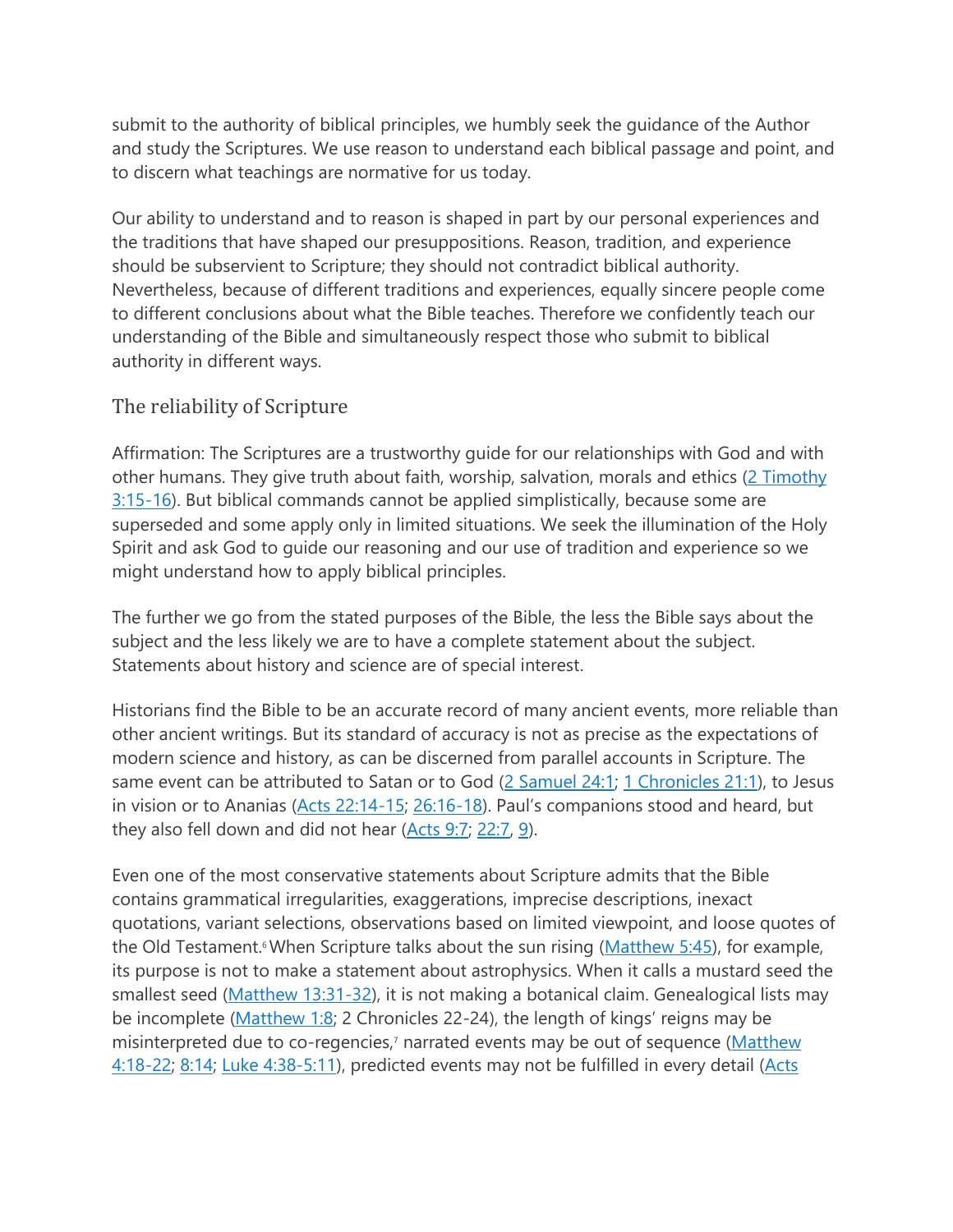[21:11,](http://biblia.com/bible/niv/Acts%2021.11) [32-33;](http://biblia.com/bible/niv/Acts%2021.32-33) [27:10,](http://biblia.com/bible/niv/Acts%2027.10) [22\)](http://biblia.com/bible/niv/Acts%2027.22), etc. Such irregularities encourage us to focus on the broad picture and the overall meaning, not tangential details.<sup>8</sup>

Most alleged discrepancies in the Bible are easily resolved, but these parallel accounts show that we must be cautious about taking biblical statements at face value. Even if we do not have a parallel account, it is hazardous to assume that unnamed intermediaries, for example, were not involved. Some biblical statements are true, but imprecise and incomplete, and therefore not a basis for a modern history. They may be used only with caution. Although biblical comments about salvation require the historical truth of certain events, such as the resurrection of Jesus, our faith does not require that we accept every biblical comment as historically or scientifically precise.<sup>5</sup>

The truthfulness of the Bible should be evaluated according to its own "usage and purpose."<sup>9</sup> Yet its purpose rarely includes details of history and science,<sup>10</sup> and its demonstrable flexibility in word usage makes it unwise for us to insist on one meaning of a word when other meanings are possible. God inspired the ambiguities as well as the clear statements. Some things we need to know, and others we do not. God is not primarily concerned with whether we understand astrophysics, botany, and chronology. We err if we try to use his inspired book for purposes it was not designed for.

Christians come to different conclusions about the reliability of the Bible. Many insist that the Bible is more reliable in history and science than this position paper describes. We respect that view, for it is close to our own, but we do not think it theologically or biblically required. Other Christians insist that the Bible is less reliable than described herein. We respect their faith in Christ, but we repeat our belief, in summary, that the Bible is the inspired Word of God, authoritative and reliable in matters of faith, worship, morals, and ethics. We encourage all Christians to focus on these central and stated purposes of the Scriptures we have in common.

## Endnotes

1 The testimony of the Bible to itself is summarized in I. Howard Marshall, *Biblical Inspiration,* Grand Rapids: Eerdmans, 1982, pages 19-30.

2 Revelation is both propositional and personal. See Marshall, pages 12-15.

3 Some parts of the Bible are more authoritative than others (e.g., circumcision and holy kisses) and do not function as a word of God in the same way other verses do. "The Bible… presents a progressive revelation, parts of which are now superseded in the light of what followed" (Marshall, page 58). The Old Testament must be used on the basis of general principles, which suggests a similar approach for the New Testament.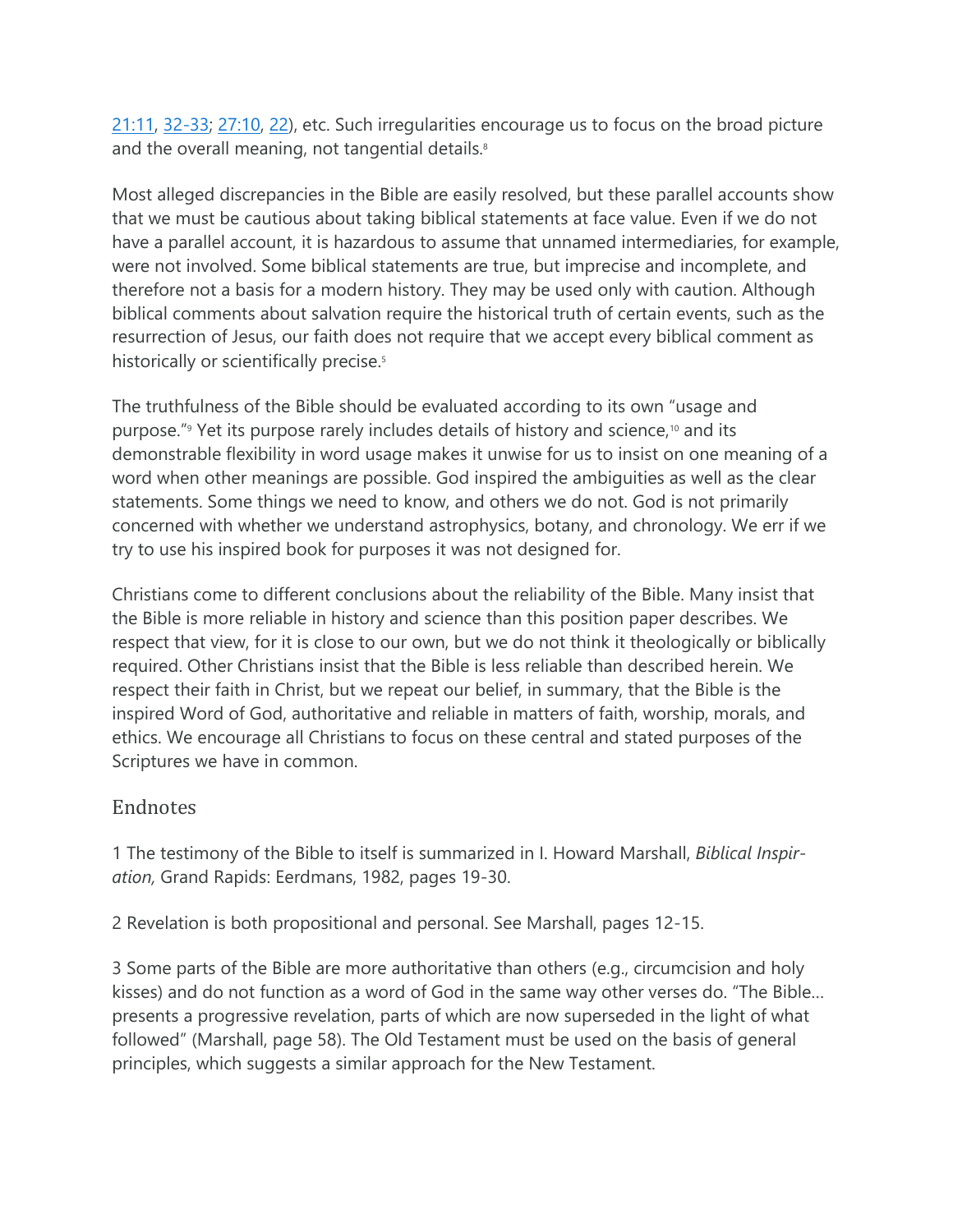4 William Hordern presents a neo-orthodox position in "The Nature of Revelation," in Millard Erickson, editor, *Readings in Christian Theology, Volume 1: The Living God,* 1973, pages 180-182. I will not argue against the details of Hordern's view, but will say that any attempt to know God or Christ without reliance on scriptural propositions is subjective. "In subjectivism each man is his own authority, and if each man is his own authority there is neither truth nor authority" (Bernard Ramm, "The Pattern of Religious Authority," in Erickson, *Readings,* page 260).

5 I am not addressing the question whether all historical and scientific statements are true. I do not yet see a resolution for several passages.

One may wish to suspend judgment, which is a perfectly legitimate thing to do…. The Bible does contain what may be regarded as error and contradictions by modern standards but which are not in fact contrary to its own standards and purpose. (Marshall, 89, 71)

"Inerrancy" can never be demonstrated with a cogency which entitles it to rank as the foundation of a belief in inspiration. It must remain to those who hold it a doctrine of faith; a deduction from what they deem to be implied…" (James Orr, "Revelation and Inspiration," in Millard Erickson, editor, *Readings in Christian Theology, Volume 1: The Living God,* 1973, page 245)

6 International Conference on Biblical Inerrancy (ICBI). "The Chicago Statement on Biblical Inerrancy," Article XIII. Printed in Norman L. Geisler, editor. *Inerrancy.* Grand Rapids: Zondervan, 1979, page 496.

The analogy of Jesus, the Word made flesh, may offer a parallel. We accept his statements about God and salvation as completely true, and his life as perfectly sinless, but this does not mean that he never made a measurement mistake in his carpentry work. Likewise, the Bible may contain grammatical and other irregularities.

7 Dewey Beegle, "Inerrancy and the Phenomena of Scripture," in Millard Erickson, editor, *Readings in Christian Theology, Volume 1,* pages 297-299, citing Edwin Thiele.

8 "One practical purpose for allowing the differences in parallel passages may be to give us a subtle clue that those are the kinds of things not worth quarrelling over!" (Alden Thompson, *Inspiration,* Hagerstown, MD: Review and Herald, 1991, page 70). Free citations of the Old Testament suggest that meaning is more important than individual words, but a problem arises when the New Testament gives a different meaning to an Old Testament passage.

9 ICBI, Article XIII. The qualifications in Article XIII make it difficult to accept some of the other articles, such as XI and XII, which say that Scripture never misleads us in matters of history and science. Galileo would disagree! "Having recognized that God's honour is not